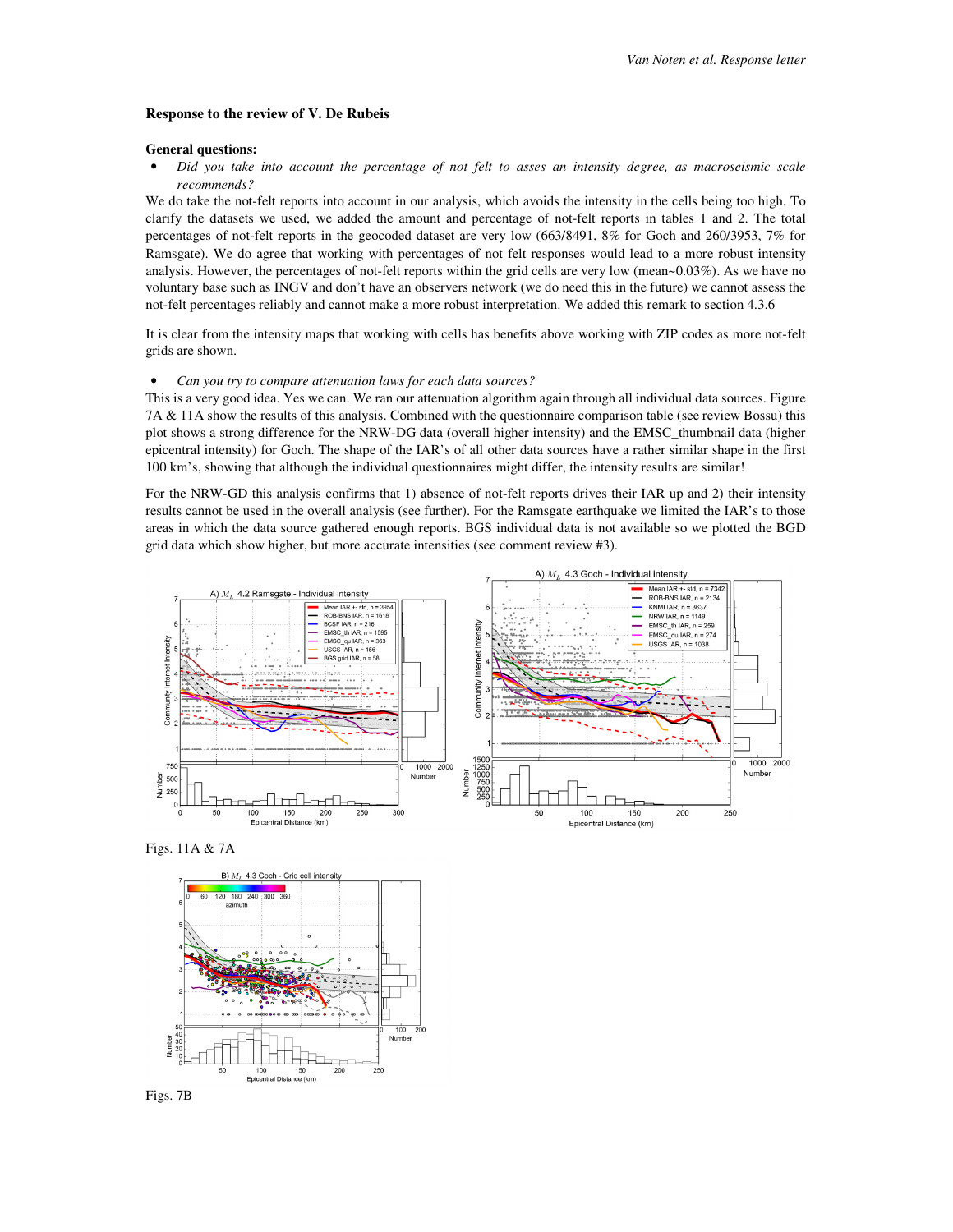#### **Specific questions of V. De Rubeis**

• *P2, l3: change real time to quasi real time.* 

ok

• *P2,l11: not complete. Pattern depends on source also, change the sentence like: Concentric pattern of intensity decay is only a theoretical very first approximation, which may serve only to indicate seismic epicentral best location.*

Thank you for this suggestion. Sentence changed.

• *P2,l25 and l34: explain the meaning of real time or quasi real time.* 

As there might be a confusion with these sentences, the paragraph has changes as follows:

*"Despite this high number of inquiries only a minority of these national institutes, i.e. BGS, INGV, BCSF, SED, IGN, ROB-BNS (see appendix A), calculate and map intensities from the people's submissions online and update a macroseismic map in quasi real-time (a small amount of time is still needed to process the data)."*

• *P5,l11-12: too generic: unrealistic? Manual check? What is the algorithm (objective method) behind it?* We did not explain this in the paper. First we analysed all data and constructed an IAR through the data. Afterwards if individual intensities are higher than +III intensity units above the IAR at larger distances (e.g. for Goch > 150 km), we delete these high intensities as they are not very reliable. This procedure should be similar to the procedure used at the INGV. Afterwards we re-computed the IAR, now without these high intensities.

• *P5,l20: "IDP are statistically too high or too low", this sentence is generic.*  We deleted this sentence.

• *P5,l21: "too high" - "slightly overestimate intensity" the two sentences appears in contradiction.*  We changed this sentence to avoid this contradiction.

• *P5,l29: Mean is not very appropriate for int. estimation, if you follows intensity degrees definition you will find, for example, an evaluation of percentage of people observing such effect which it is associated an int. Value.* 

We agree with this comment, but we cannot do better than taking the mean. Apart from the USGS, the data provided by the institutes were only individual intensity data. We do not have the detailed answers to each individual question, which complicates to assess a proper EMS98 intensity value. See our reply to R#3 for a detailed answer.

• *P5,l30: statistical errors: unhappy terms in this contest, what does it mean? Probably an error component too high.* 

Indeed, we rewrote this sentence.

• *P6,l19-20: check language.* 

Ok, this sentence has been rewritten: The Goch epicentre is located 6 km  $\pm$  2.7 km NE of the surface trajectory of the SW-dipping Viersen fault. Given the 10 km source depth, it is thus not possible to attribute the Goch earthquake to the Viersen fault.

• *P6,l22: which is the time length of the catalogue? Otherwise the sentence has a poor meaning.*  The ROB and BNS instrumental catalogues start from 1985 and 1975, respectively.

• *P7,l21: Agencies are national but some collect also international data: whole set of data is international.*  OK, we rewrote this sentence following your suggestion.

• *P7,l22-28: was a statistical test conducted to assess spatial variability and localization precision of data? I think it should be worth to quantify it instead to give a qualitative evaluation based on personal opinion.*  No statistical test was performed. The high precision of the geocoded data (ROB-BNS, KNMI) is provided by the quality factor after the Google geocoding. Given the small error on the location precision (1.11 km for USGS; 0.11 km for NRW) we don't see the need of performing a statistical test. In 100 km<sup>2</sup> cells the worst case scenario that can happen is that a few points might fall in the next cell, shifting the intensity.

• *P7, l35-36: "The impact of differences between the institutional questions on the intensity scale remains very low " How can you state it? Statistical analysis? Referenced results? Please specify.*  Please see our detailed reply to Bossu who asked a similar question.

• *P7, l37: Same as above: what do you mean with "spatial variability" ? Do you have a quantification of it to assert the differences among different data sources? P8,l1-2: I do not understand why merging data removes spatial variability. Merging different data sources increases variability.*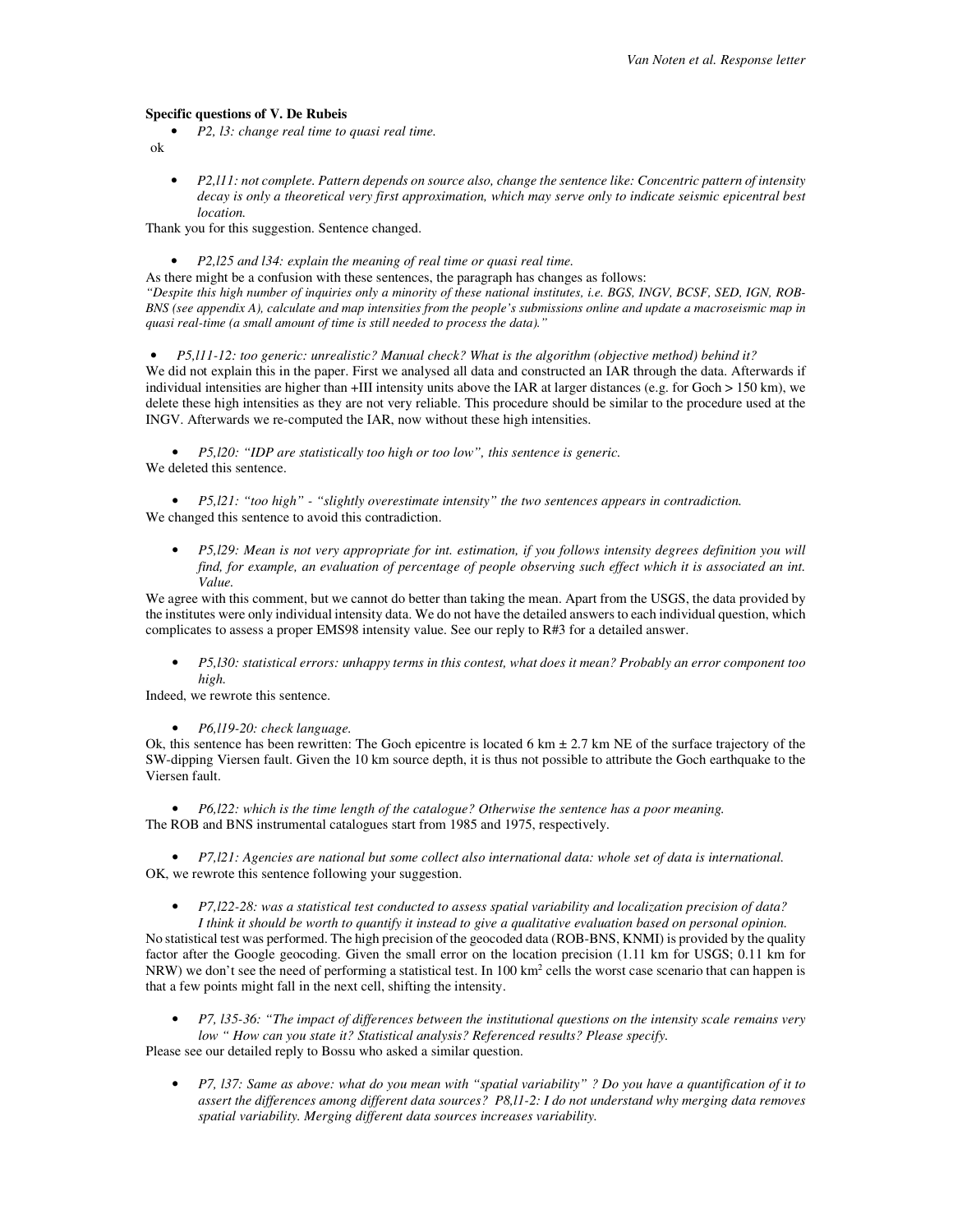This is true, due to the different datasets, different precisions of location and the different intensity procedures, merging data will increase the variability of the total dataset. We changed this as follows:

"Merging different macroseismic data sources allows having more data and provides a denser spatial coverage of the area over which the earthquake was felt. It however also increases the variability of the dataset due to increased uncertainty in the respondents' locations as different location procedures are used by the agencies. "

• *P10,l16-20: Here the hypothesis of normal distribution is not correct because intensity data are strongly conditioned by radial geometry and log distance attenuation laws. Explanation does not seem reasonable and well argumented. Intensity data for a whole macroseismic field are not supposed to be normally distributed being influenced by the aforementioned factors plus undersampling and dependence of estimation error to intensity.* 

This is a true comment. We deleted this argument.

• *P10,l21-22: This sentence is obvious: it is as to say that the whole is more than a part.* 

The original sentence was badly phrased, sorry. What we want to state is that for the Goch earthquake, the sum of responses submitted to the national institutes is far larger than the sum of those which arrived at international agencies. This shows the importance of the national institutes in collecting macroseismic data, particularly for moderate earthquakes!

• *P10,l31-34: Why not trying to statistically correct this discrepancy? For example making a correlation among different data set, looking for corrective coefficients.* 

We actually tried this by comparing the intensity values for those cells in which NRW-GD and ROB-BNS have common data. It is clear that the NRW-GD overestimates intensities. There are several ways to correct for this error but they all would depend on the chosen fit through the correlated data. As we have no idea in which way the error is consistent (linear, powerlaw, exponential,..) we decided to not correct the data and only use the NRW-GD data as "felt". Correcting the data would increase the uncertainty. In almost the entire region where NRW has data, we have overlapping responses from other institutes.



*Fig: black points = NRW-ROB correlation for common cells. Blue cells = "correcting" the data to the 1:1 line by inverting the linear interpolation between the black points.* 

- *P10,l38: It is known that data deriving from non-permanent effects are strongly based on compilers' memory: it could be useful to search for a dependence of answers errors with compilation times.*  See response to next question.
	- *P11,l1-2: This sentence is not clear, entries are generally not random in time. In fact they follow a time decay law (resembling a sort of Omori law) modulated by day-night cycle. In space the distribution could be compared with spatial citizen density distribution.*

This was indeed wrongly formulated in the text. We added a figure in the Supplement explaining the response submission rate of the Goch and Ramsgate earthquakes to the seismology.be website (ROB-BNS). Both curves show that submissions were indeed not random in time. See explanation in the Supplement.

Also in space this is not random but both controlled by the population density. As we discuss the distribution and population density in the discussion, we removed this sentence here.

• *P11,l4-10: Intensity spatial distribution is based on qualitative evaluation and results are expressed with vague, colloquial terms, as example "far from circular radiation". A quantitative approach could be based on analytic comparison with experimental data and isotropic fitting.* 

The expected circular behaviour of the Goch intensity pattern is altered by the local geology. We highlight this in the discussion. In section 4.4.6 we only want to describe the shape of the intensity distribution. We understand your concern so reformulated this sentence to have a more precise description: "The Goch grid cell intensity pattern distribution deviates from an expected circular pattern as intensity cells are absent in the SW quadrant (Fig. 6)."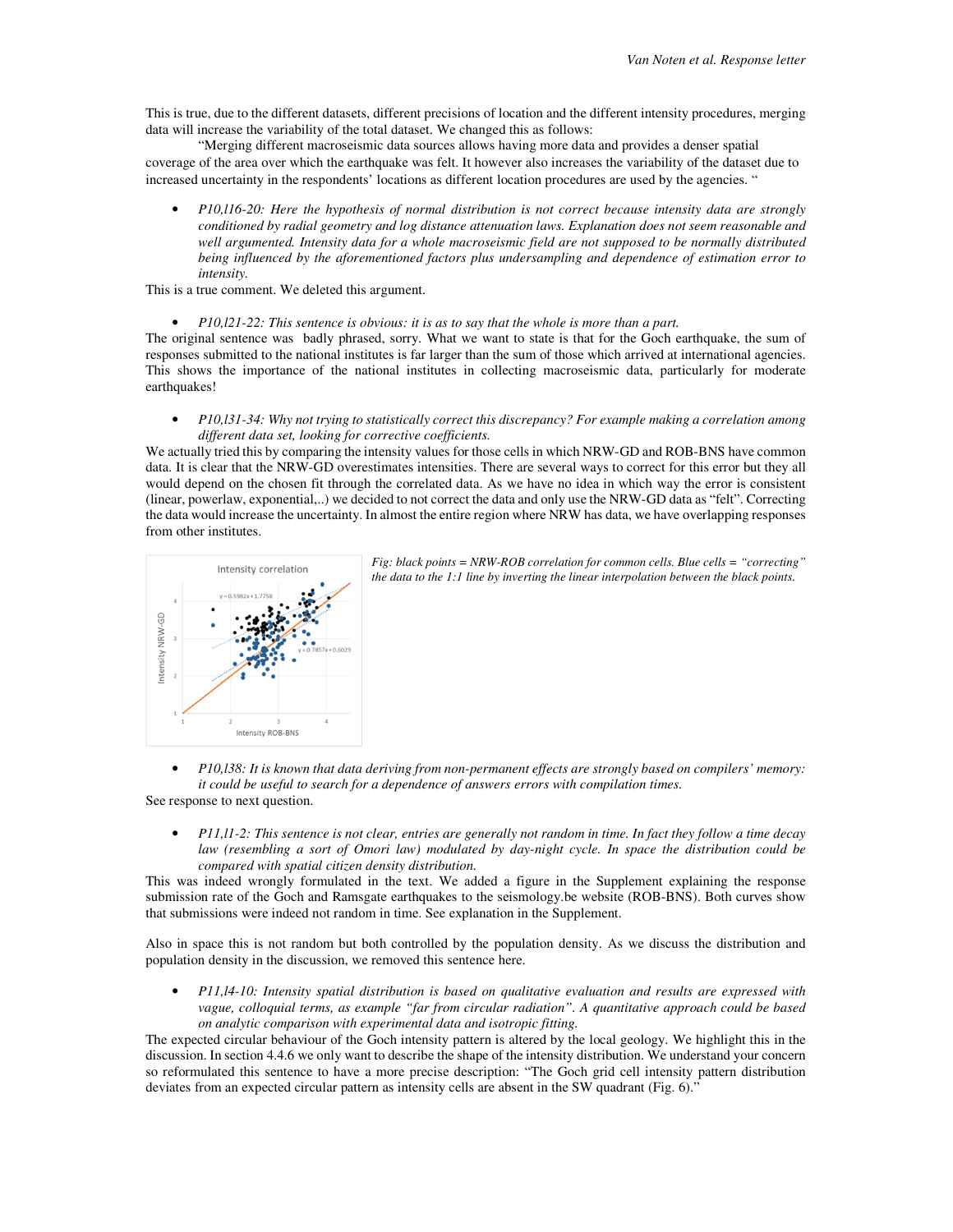• *P11,l13-14: But it is biased on radial areal increment due to polar distribution. Moreover IAR derived from an equal area is not sufficient to assess unbiased results. There is a need of further analysis, for example comparing attenuation relations from each agency separately.* 

The areal increment is best visible in the datasets of KNMI and NRW. We calculated the institutional IARs (Fig. 7A) of the institutes from both the individual and grid cell data. We added these IARs to Fig. 7A but left them out of Fig. 7B to not complicate this figure. But the trends are the same. The IARs show that the KNMI, ROB-BNS, USGS and EMSC (qu) all result in a similar distance decay. This confirms that although the questionnaires might differ, the gathered intensity data are rather similar and the radial areal increment due to polar distribution does not affect the IAR. We added this aspect to the paper.

• *P11,l36: I find a contradiction: on one side the authors find that their data are at the epicentral zone characterized by lower intensity comparing with suitable attenuation law (Atkinson and Wald), on the other side they state that first 50 km attenuation is due to fast energy decay of seismic energy from the source. It could be explained why fast decay did not affected attenuation laws.* 

In fact this is a local versus regional effect. In the epicentral area, the local site effect (deep bedrock) attenuates the intensity and lowers the IAR with respect the A&W (2007) attenuation law. With increasing distance, a larger area is considered and intensity data above different geological units is gathered. This smooths the IAR into a 'normal' situation where it approaches the A&W07 CEUS law. We deleted the suggestion that this is related to fast energy decay of seismic energy from the source and added the explanation above to the discussion.

• *P13,l29-30: this part is an example of uncertainties stemming from not considering of not felt individual reports, in fact the authors decided to reduce intensity from III to II based on reasonable consideration. Not considering not felt percentage is a weak point of the investigation.* 

See main answer above.

• *P13,l36: Another example of qualitative analysis: the Ramsgate intensity distribution shows a WNW-ESE orientation (Fig. 10), can you quantify/justify this sentence?* 

Yes we can. We performed azimuthal analysis through all cells for which we have intensity data. Figure S1 in below and provided in the Supplement shows the results of this analysis.

The polar plot shows the mean azimuth calculated through all response cells on the continent and in the United Kingdom. **On the continent**, the mean orientation (red line, brown area  $= \pm 1\sigma$ ) of the felt distribution is 111.5°, corresponding to an ESE orientation with respect to the epicentre. The ESE-oriented felt distribution clearly deviates from the mean azimuth (132.7°, grey area =  $\pm 1\sigma$ ) derived through all available cells, i.e. the response potential on the continent. This orientation shows that the distribution is not a population, nor an "emerged land vs sea (blue dots)" effect.

**In the UK**, the response distribution is more widespread (1σ between 260° to 350°) but the azimuthal mean is 305.6° ~WNW. This larger spread is likely related to the dispersing occurrence of the Anglo-Brabant Massif in the subsurface (see Fig. 12 in the paper).

This polar plot proves a WNW-ESE orientation of the felt distribution of the 2015 Ramsgate earthquake, an orientation clearly following the tectonic structure of the Anglo-Brabant Massif.

We added to the text *"Numerical azimuthal analysis of the grid cell centroids relative to the epicentre (see Fig. S1 in the Supplement) quantitatively proves that the Ramsgate intensity distribution is clearly WNW-ESE oriented with a mean circular azimuth of 112° on the continent and 306° in the UK, respectively."* 



#### **Figure S1** added to the Supplement.:

Blue plots = cells within the North Sea and English Channel

Coloured cells = intensity data.

Shaded areas  $= + - 1$  sigma around the circular mean.